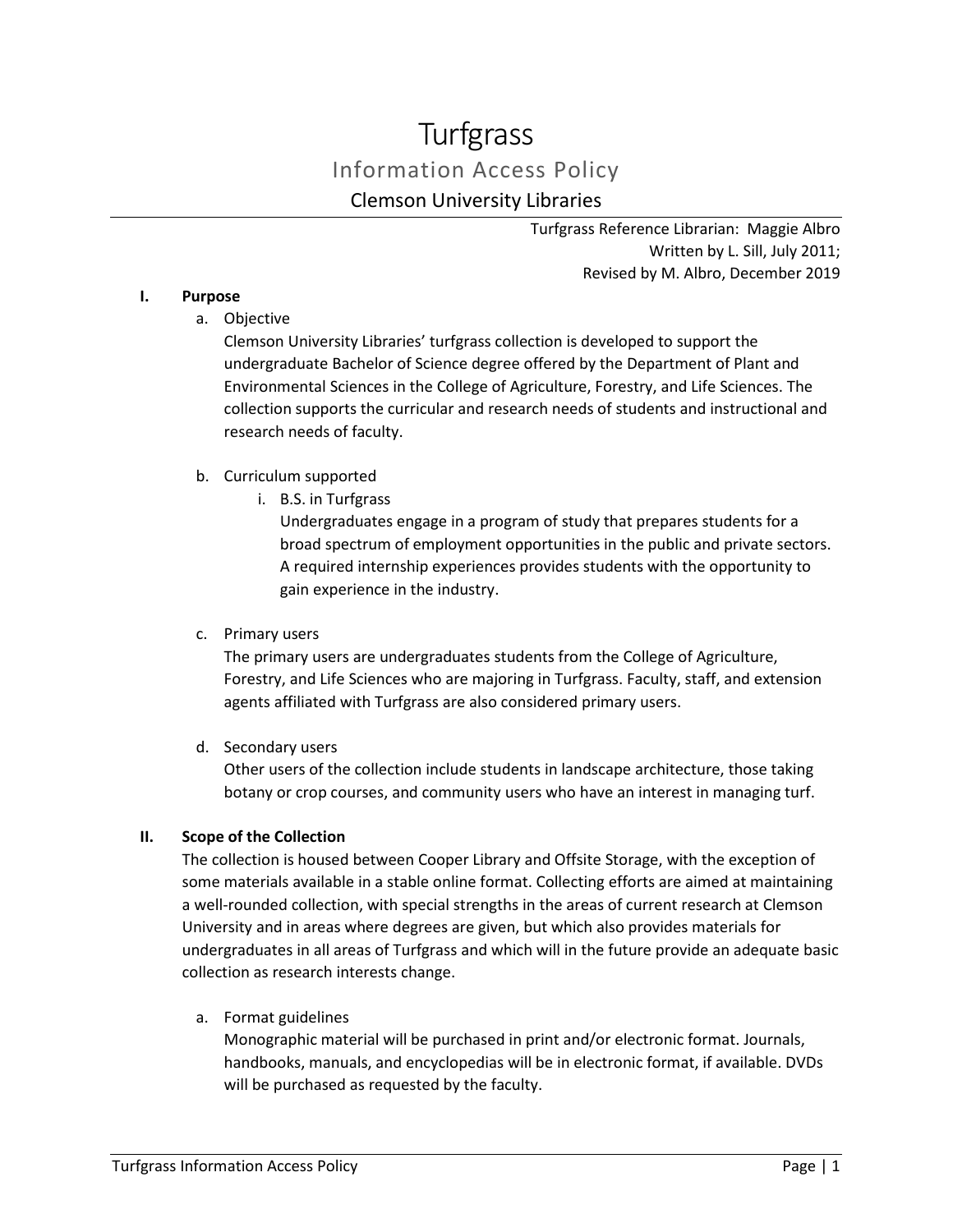b. Language guidelines

Primarily English-language materials will be selected. If materials in other languages are collected they must generally contain information not readily available in English.

c. Geographical guidelines

Materials purchased will have an emphasis on turfgrass in the United States, but materials may also be purchased from Great Britain and Canada.

d. Chronological guidelines

Most books considered for purchase are current; materials published prior to the most recent five years are purchased very selectively.

e. Types of materials excluded

The following materials will be excluded unless there is an extraordinary need and/or a specific request:

- i. Workbooks
- ii. Computer software
- iii. Rare materials
- iv. Textbooks

#### **III. Subject Classifications Collected**

Primary Subject Classifications:

| Economic botany                                          | SB 107 - SB 109      |
|----------------------------------------------------------|----------------------|
| Irrigation farming                                       | SB 112               |
| Seeds. Seed technology.                                  | SB 113.2 - SB 118.46 |
| Propagation                                              | SB 119 - SB 124      |
| Including breeding, selection, grafting, air layering    |                      |
| Forcing                                                  | SB 127               |
| Growth regulators                                        | SB 128               |
| Field crops                                              | SB 183 - SB 317      |
| Including cereals, forage crops, grasses, legumes, root  |                      |
| crops, sugar plants, textile plants, alkaloidal plants,  |                      |
| medicinal plants                                         |                      |
| Plant propagation                                        | SB 406.7 - SB 406.83 |
| Parks and public reservations                            | SB 481-SB 486        |
| Including theory, management, history                    |                      |
| Pests and diseases                                       | SB 599 - SB 990.5    |
| Weeds, parasitic plants, etc.                            | SB 610 - SB 615      |
| Poisonous plants                                         | SB 617 - SB 618      |
| Plant pathology                                          | SB 621-SB 795        |
| Economic entomology                                      | SB 818 - SB 945      |
| Pest control and treatment of diseases. Plant protection | SB 950 - SB 990.5    |
| Pesticides                                               | SB 950.9 - SB 970.4  |
| Soil disinfection                                        | SB 973 - SB 973.5    |
| Organic plant protection, Biological control             | SB 974 - SB 978      |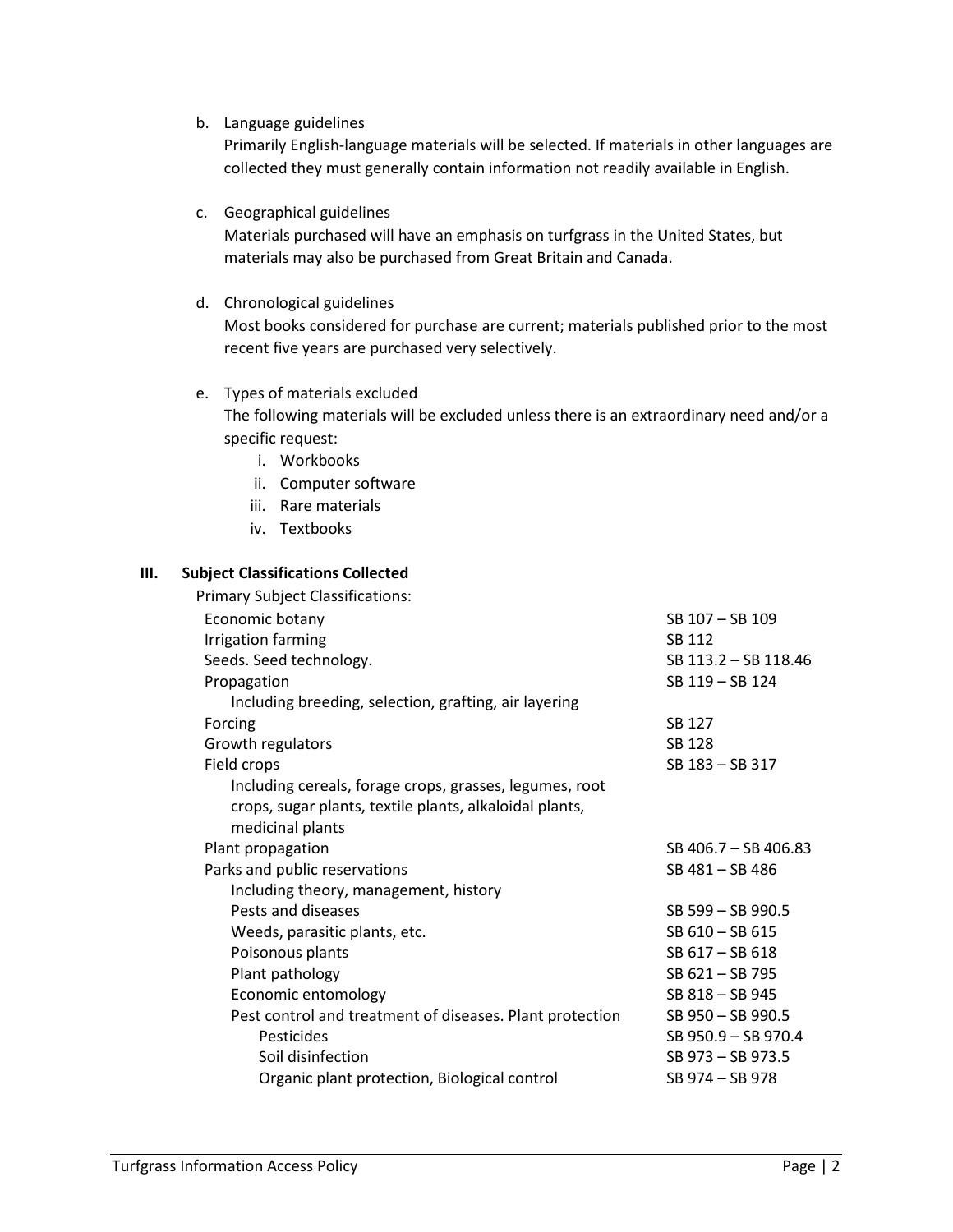| $SB$ 1 $-SB$ 1110 |
|-------------------|
|                   |
| SB 109.7 - SB 111 |
|                   |
|                   |
| $SB$ 409 - SB 413 |
|                   |
|                   |

#### IV. **Core Turfgrass Journals**

| Crop, Forage, & Turfgrass       |  |
|---------------------------------|--|
| Management                      |  |
| Journal of Turfgrass and Sports |  |
| Surface Science                 |  |

#### V. **Core Turfgrass Databases and Indexes**

AGRICOLA Biological and Agricultural Index Plus BioOne Complete BIOSIS

Turf Field and Farm Turf Grass Times

Landscape & Turf Industry

Environment Abstracts **TOXLINE** Web of Science

Landscape & Turf

## **VI. Access to Information not Available On-site**

a. Remote Storage

Online request forms and document delivery enable access to materials in Clemson Libraries' remote storage facilities within 24 business hours.

b. Interlibrary Loan

The primary access point for journals and secondary access point for books not owned or accessible by Clemson Libraries will be Interlibrary Loan. This service is free to Clemson University students, faculty, and staff.

## c. PASCAL Delivers

The primary access point for books not owned or accessible by Clemson Libraries will be PASCAL Delivers. This service provides access to books owned by other academic libraries in the state of South Carolina and is free to Clemson University students, faculty, and staff.

## **VII. Selection Tools Used**

- a. Faculty and student requests and recommendations
- b. Course syllabi
- c. Major Turfgrass journals
- d. Publishers' websites and catalogs
- e. An approval plan
- f. GOBI online database
- g. Circulation, Interlibrary Loan, and PASCAL Delivers activity